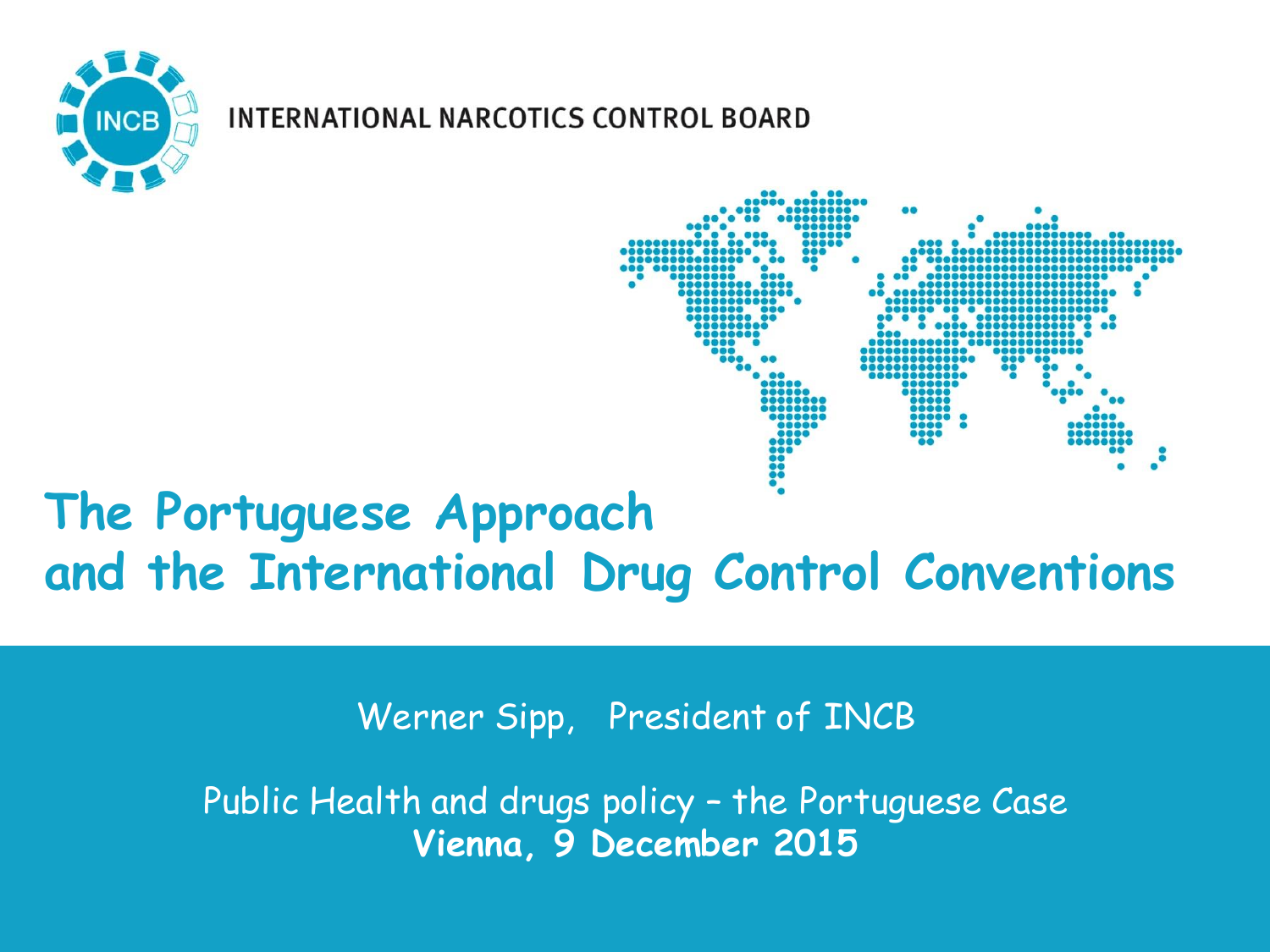



#### The Portuguese Approach

## **Law 30/2000:**

- **"decriminalises" the acquisition and possession of drugs by persons who consume drugs**
- **establishes a mechanism aiming primarily at the dissuasion of drug use.**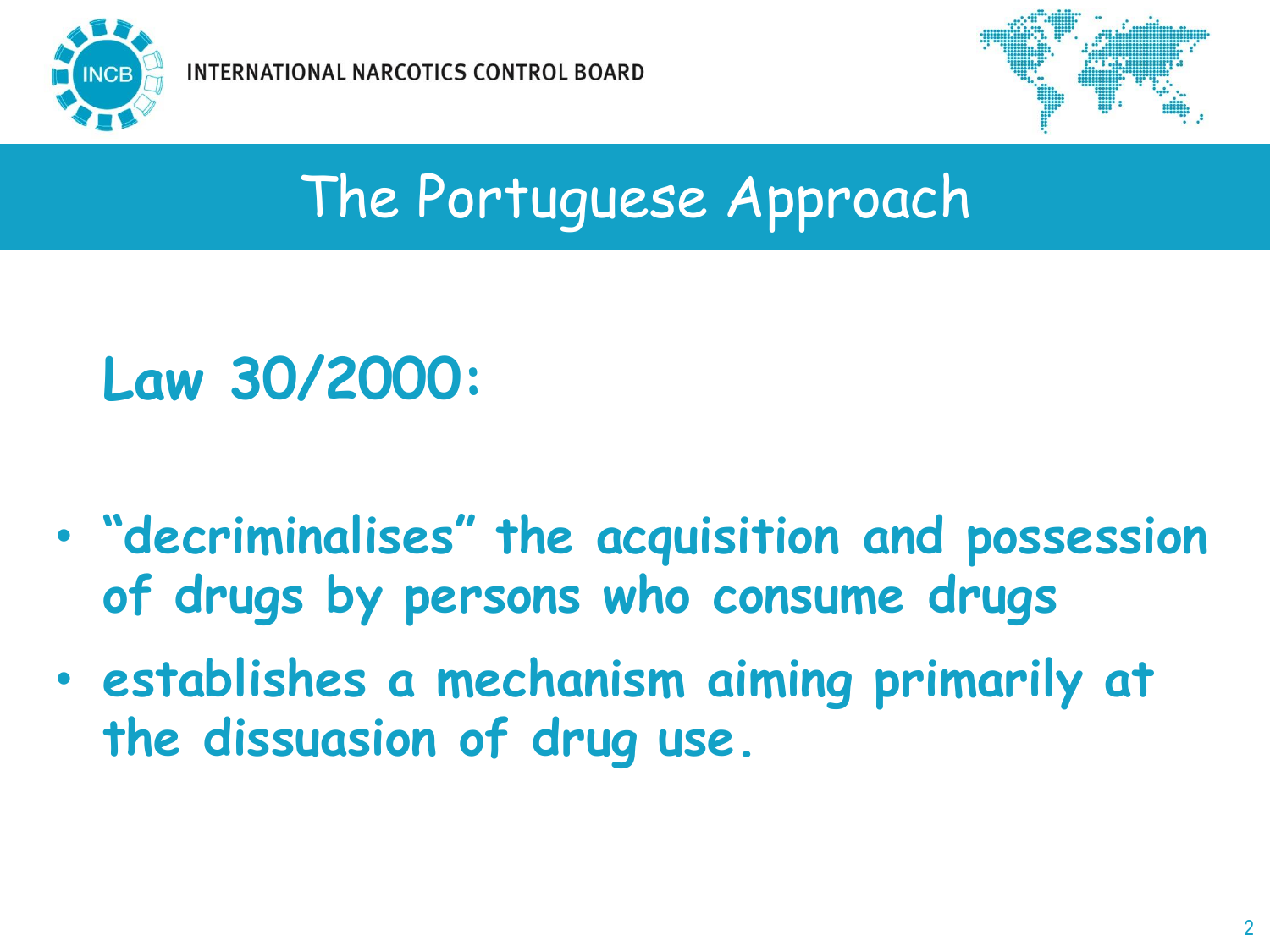



## The Portuguese Approach

- **Misinterpretations:**
- **"Decriminalisation approach" in Portugal is innovative, but not totally unique: trend in many countries**
- **Unique = specific institution outside the criminal justice system: Commissions for the Dissuasion of Drug Abuse (CDT)**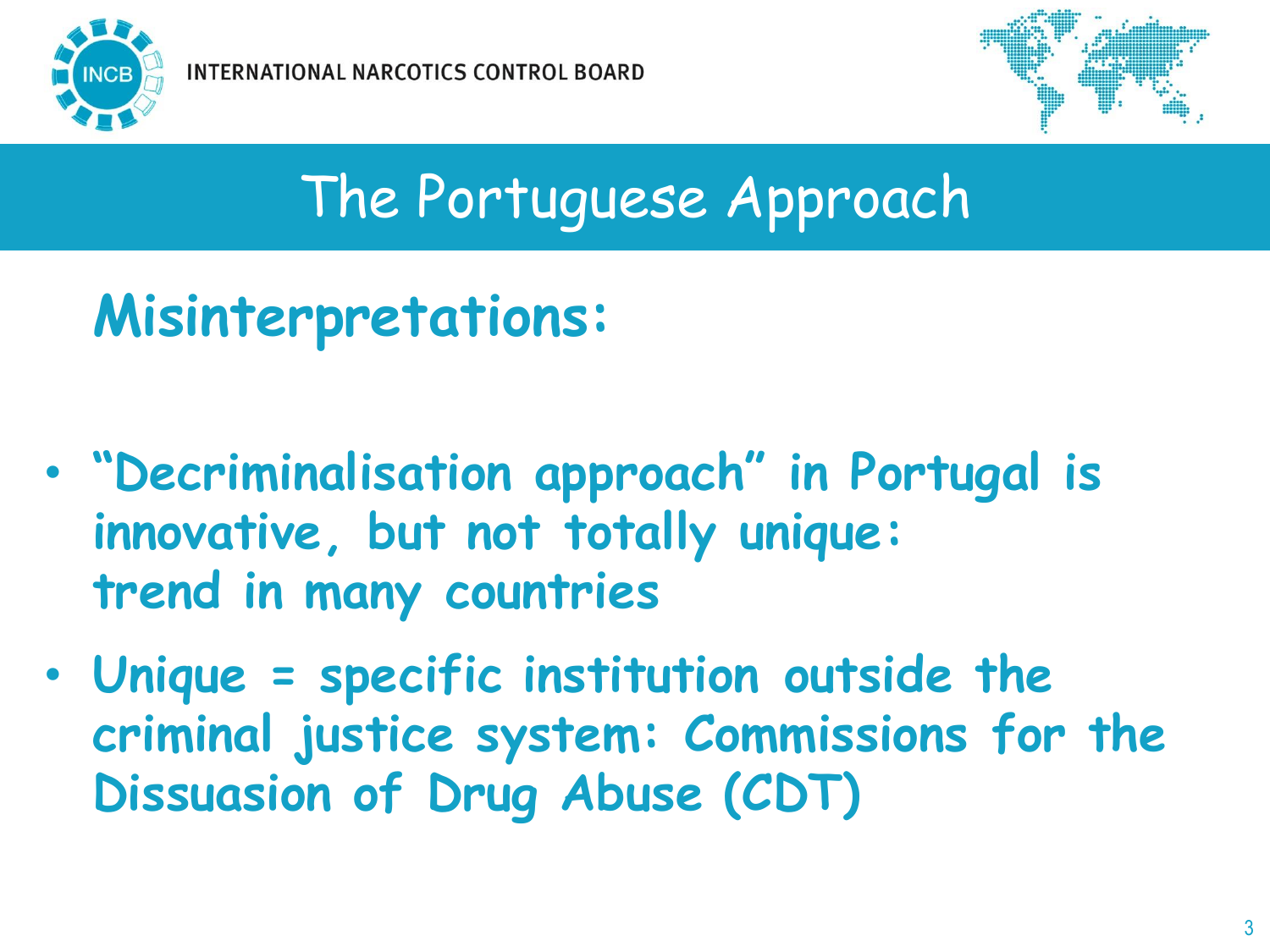



#### The Portuguese Approach

**Misinterpretations:**

- **Neither "form of legalisation" nor "window into legalisation".**
- **Possession of drugs for non-medical use - including for personal consumption continue to be prohibited, not legalised**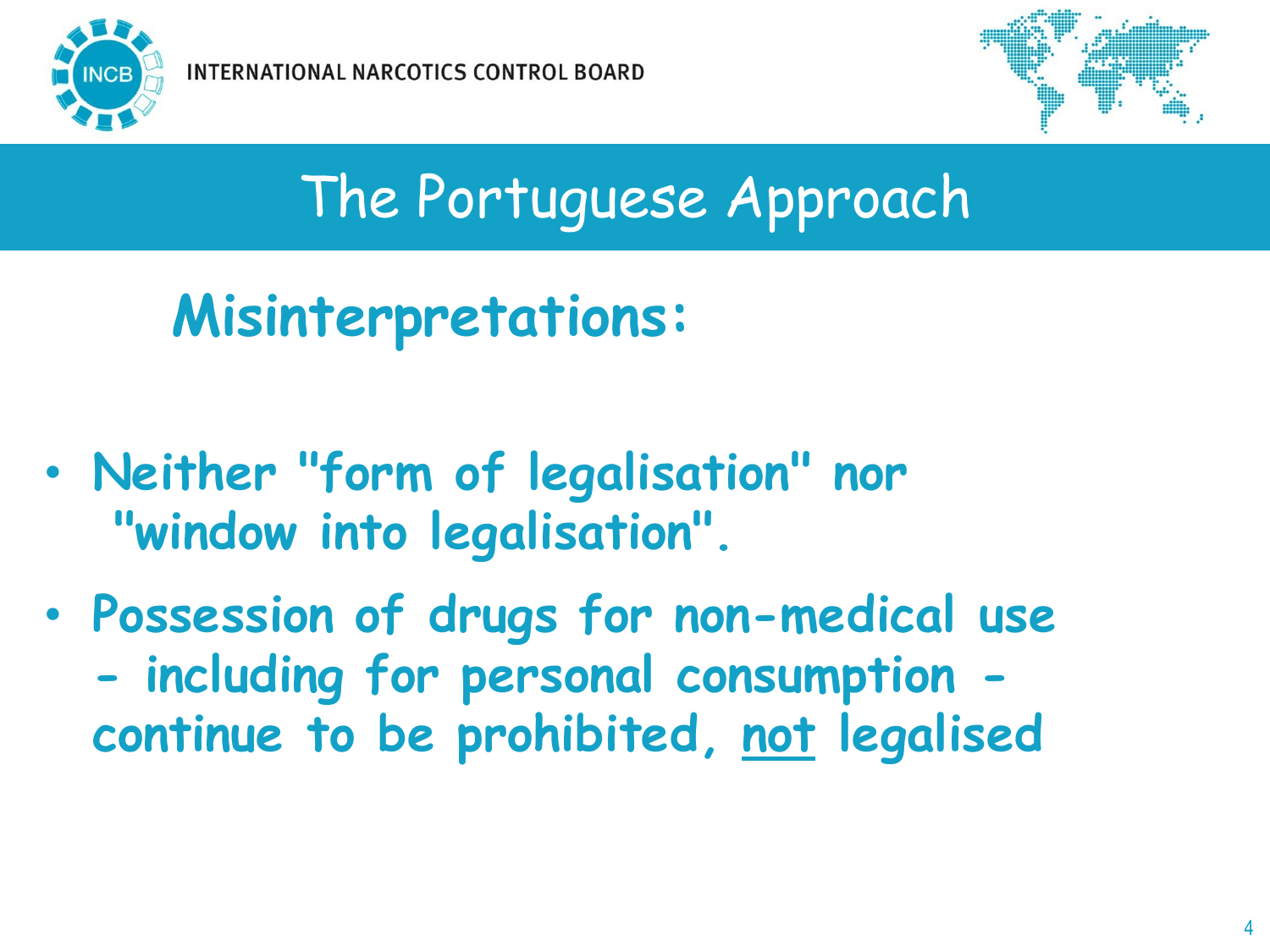

**INTERNATIONAL NARCOTICS CONTROL BOARD** 



#### The Position of INCB I

#### **Mission to Portugal in 2004:**

- **"Acquisition, possession and abuse of drugs has remained prohibited."**
- **"Practice of exempting small quantities of drugs from criminal prosecution is consistent with the international drug control treaties."**

**INCB Annual Report 2004, paragraph 538 WDR 2009, page 168**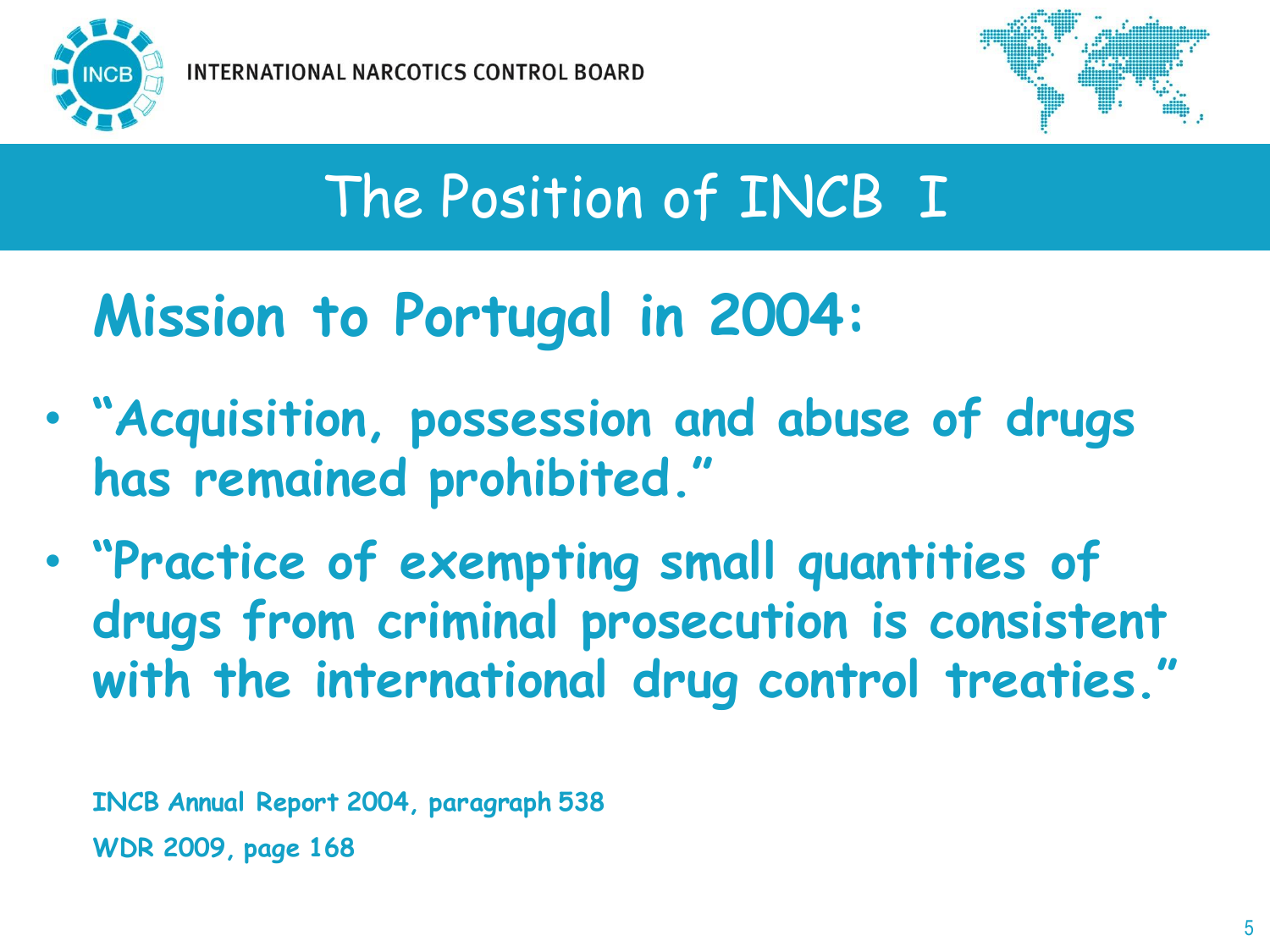



#### The Position of INCB III

#### **Mission to Portugal in 2012:**

- **"CDT are an important element of the demand reduction mechanism"**
- **"Appreciates that primary prevention of drug abuse is strengthened, with special emphasis on cannabis"**
- **"Government is fully committed to the objectives of the treaties"**

**INCB Annual Report 2012, paragraph 113**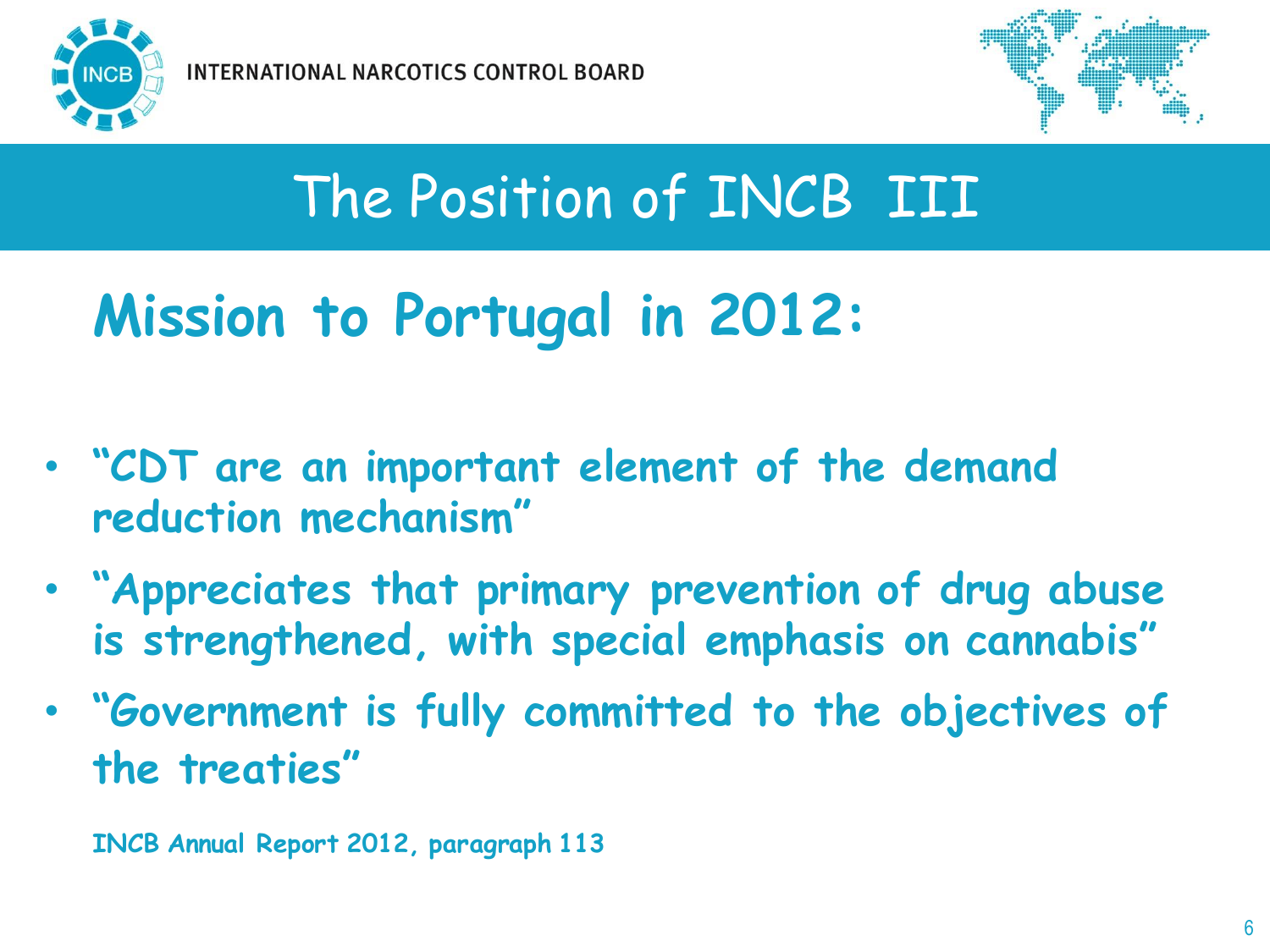



# Legal Perspective I

## **Basic obligation according to the conventions:**

- **To limit the possession of drugs exclusively to medical and scientific purposes**
- **Possession of drugs shall not be permitted except under legal authority**

**Art. 4 para 1(c) 61-Convention; art. 5 para 2 71-Convention Art. 33 61-Convention; art. 5 para 3 71-Convention**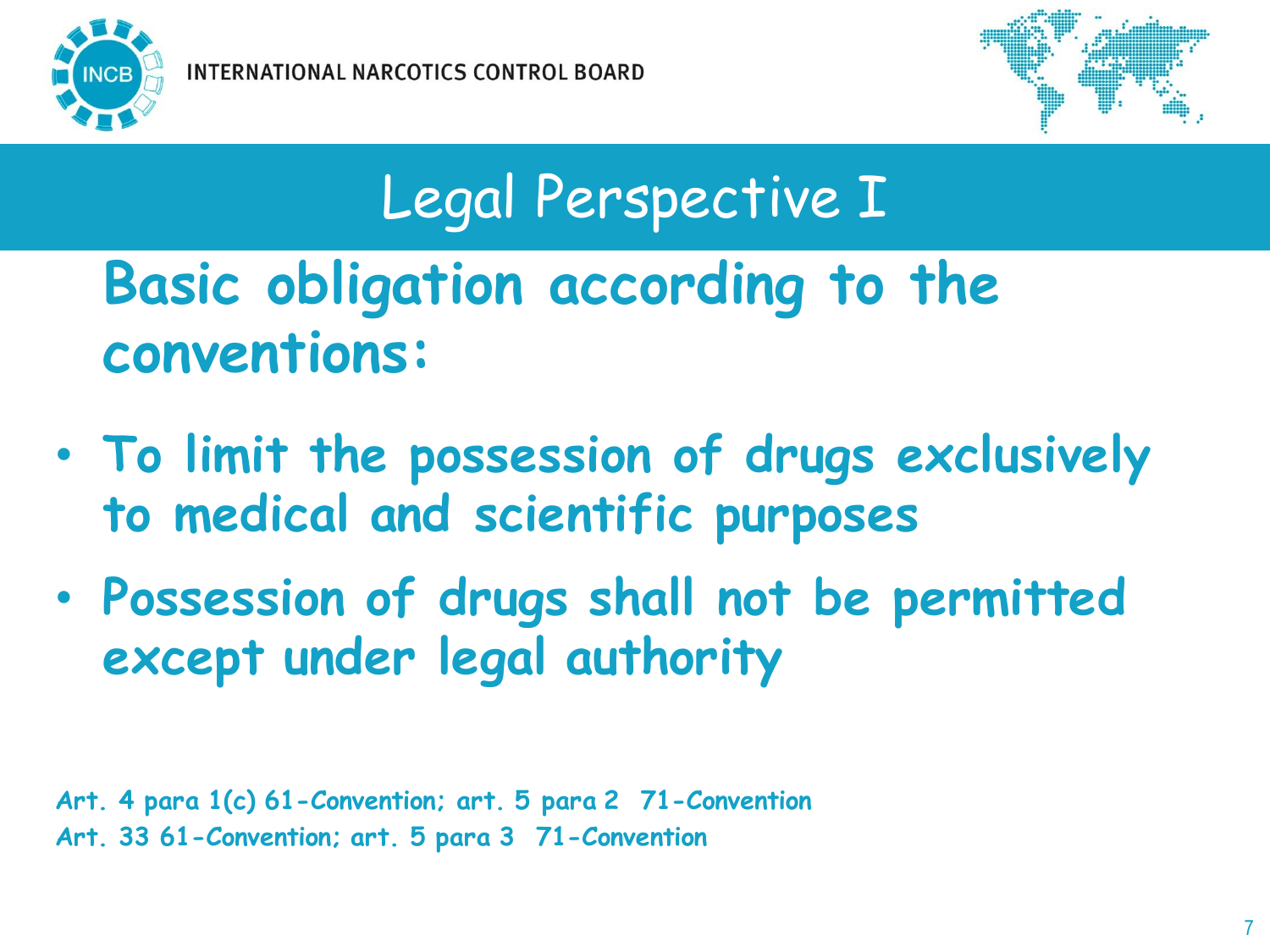



### Legal Perspective II

**Response to unlawful behaviour (= non-medical use)**

- **Possession of drugs for non-medical use shall be a "punishable offence".**
- **Serious offences shall be liable to adequate punishment**

**Art. 36 para 1 (a) 61-Convention**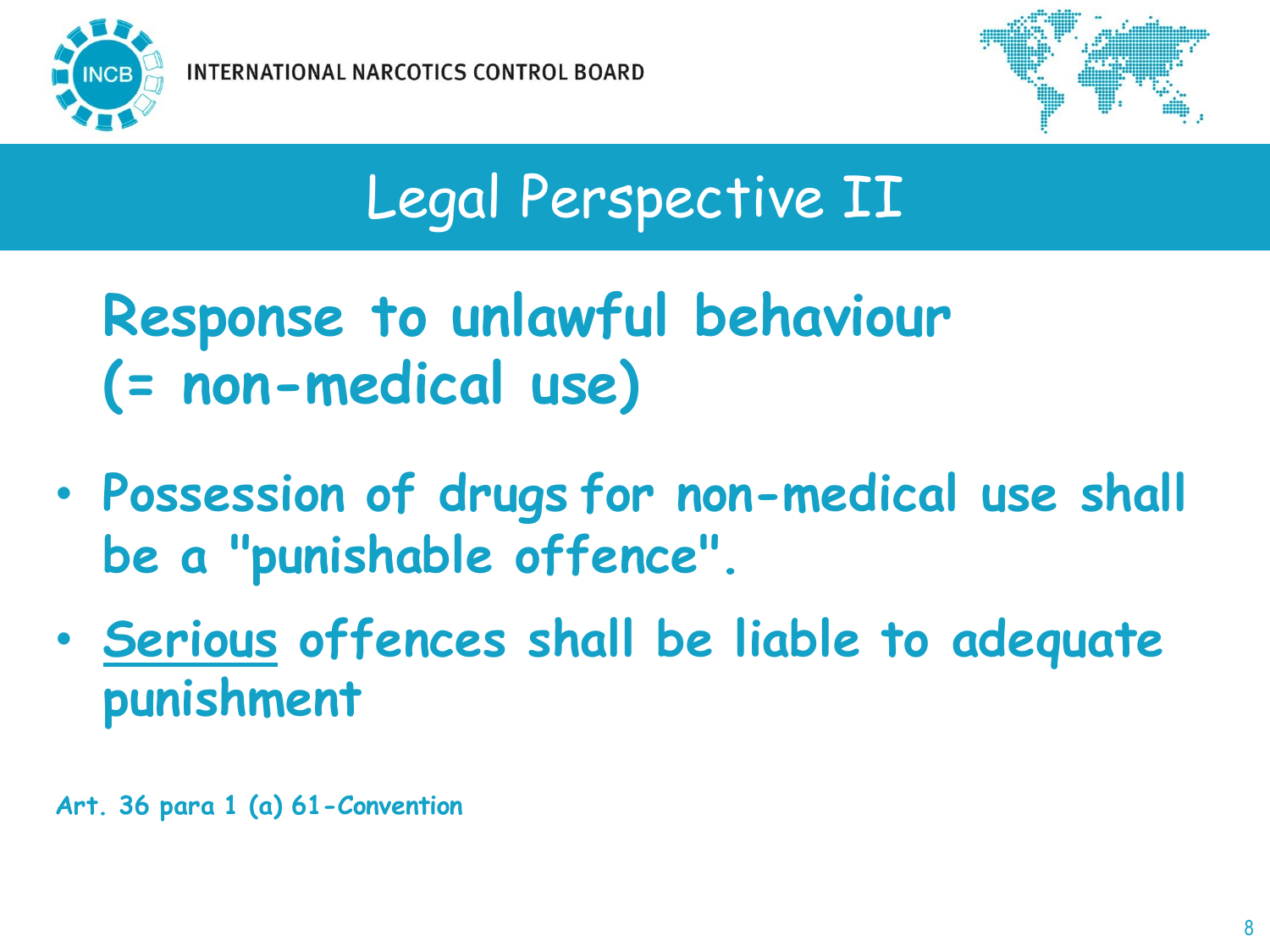

**INTERNATIONAL NARCOTICS CONTROL BOARD** 



## Legal Perspective III

#### **Limitations to the obligation to establish as "punishable offence"**

- **Constitutional limitations of the State Party**
- **Possession for personal consumption = criminal offence, but subject to constitutional limitations and the basic concepts of the legal system of the State**
- **Offences of minor nature shall not necessarily be liable to punishment**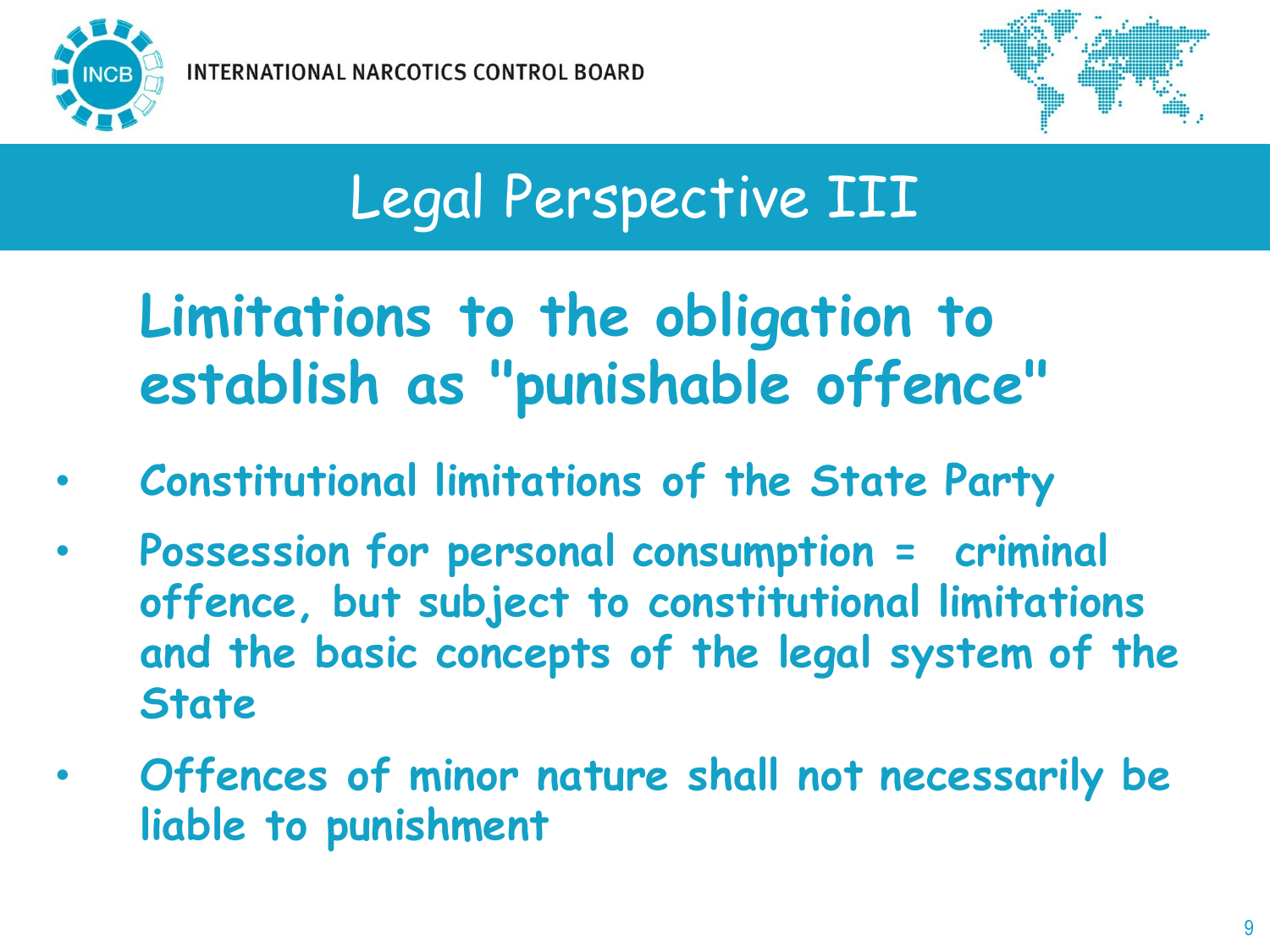



#### Legal Perspective III

#### **Alternatives to conviction or punishment:**

**Abusers having committed such offences shall undergo measures of treatment, education, after-care, rehabilitation and social reintegration.**

**Art. 36 para 1 (b) 61-Convention; art. 20 para 1 and art. 22 para 1 (b) 71-Convention; art. 2 para 4 (c and d) 88-Convention**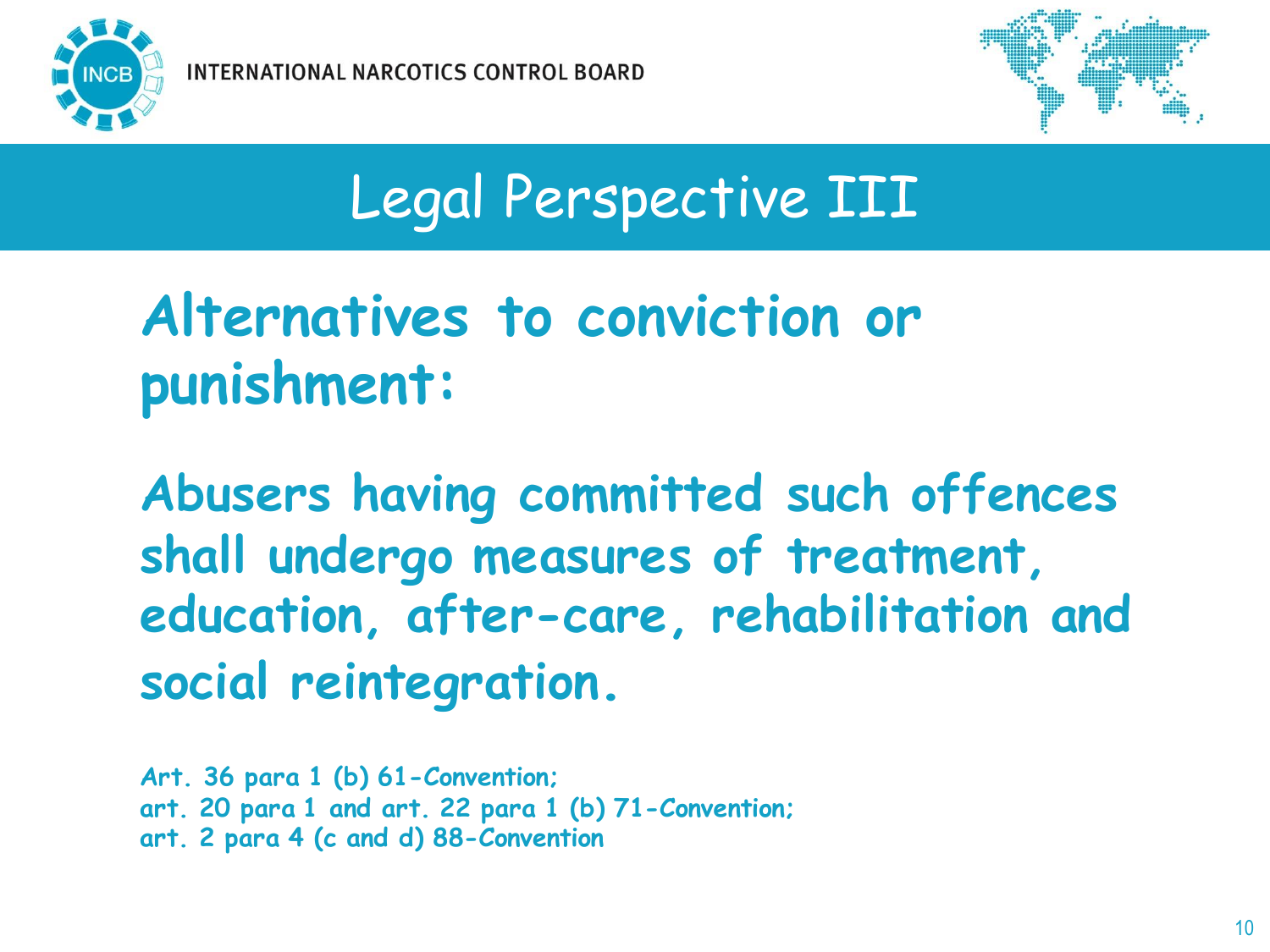



- **Acquisition and possession of drugs is still deemed an offence**
- **Possession of small quantities for personal consumption:**
- **sanctioned primarily by administrative measures rather than by criminal punishment**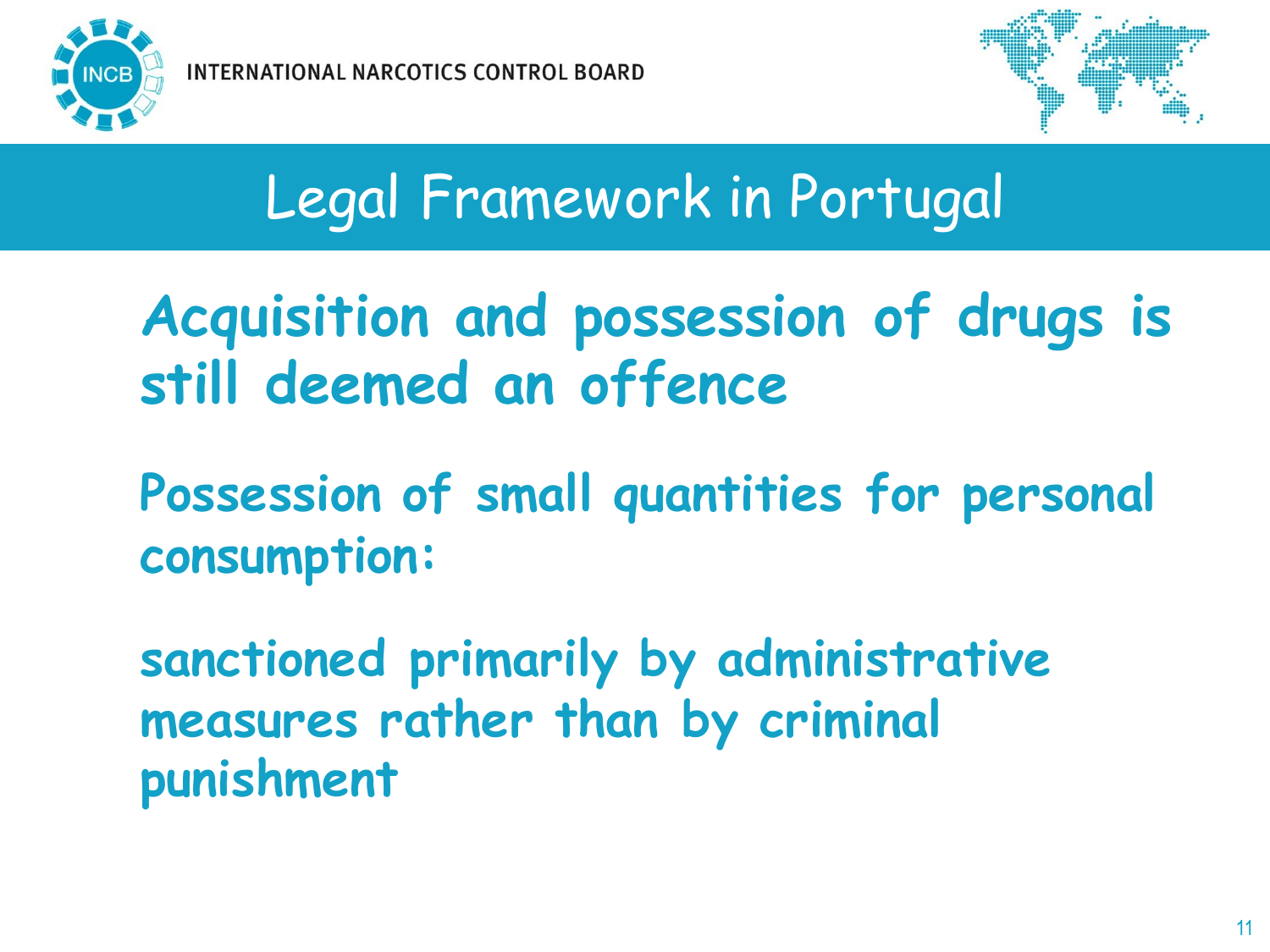



**Commissions for the Dissuasion of Drug Abuse (CDT):**

**Evaluation of possible treatment, education and rehabilitation measures**

**Imposition of penal sanctions continues to be possible but is not the primary objective**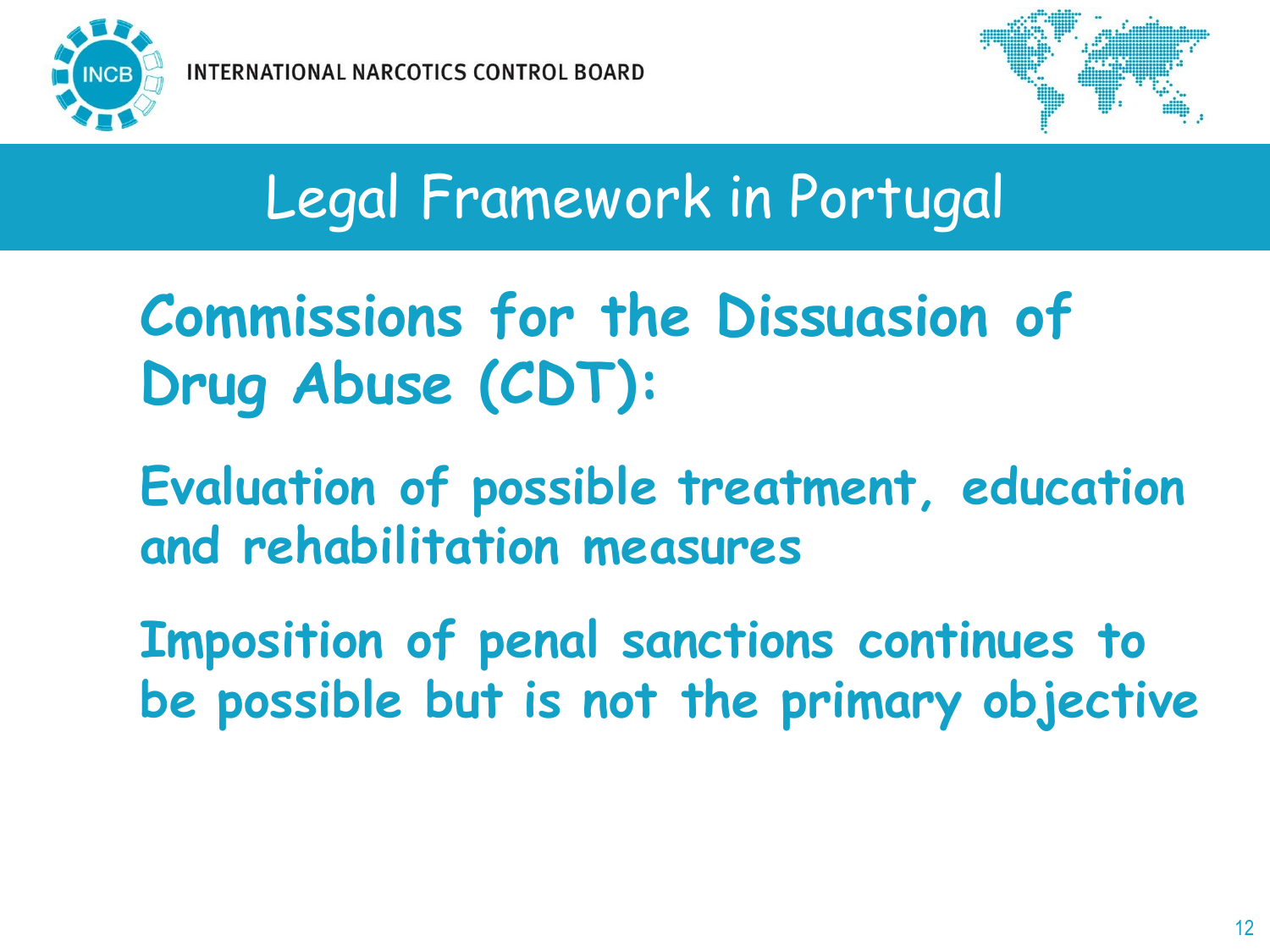



#### **Procedure for the Dissuasion of Drug Abuse**

**can be considered as an alternative measure of education, treatment, after-care, rehabilitation and social reintegration**

**that is in full compliance with the three drug control conventions**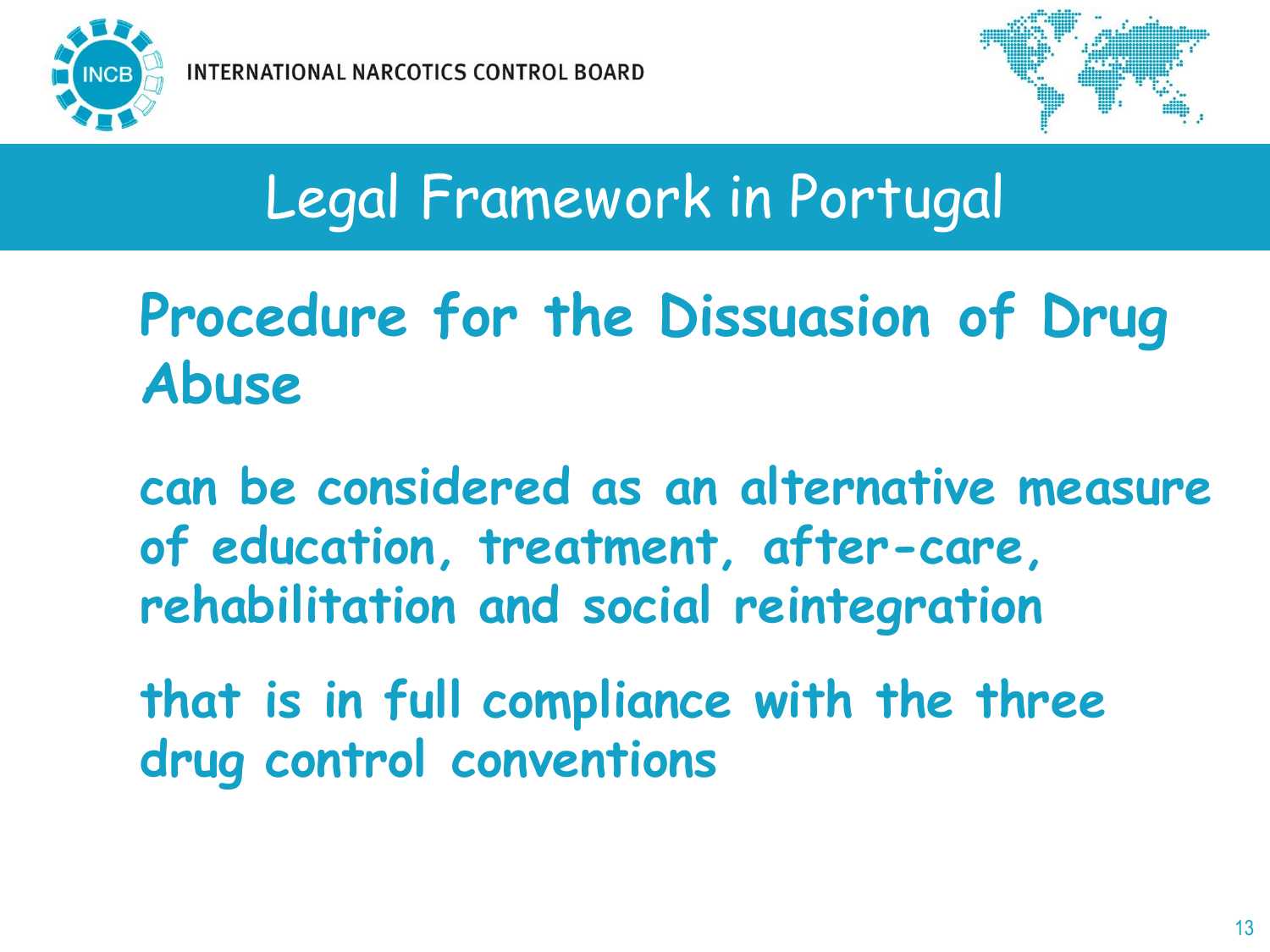



- **Portuguese approach is a model of best practices:**
- **fully committed to the principles of the drug control conventions**
- **putting health and welfare in the centre**
- **applying a balanced, comprehensive and integrated approach**
- **based on the principle of proportionality and the respect for human rights,**